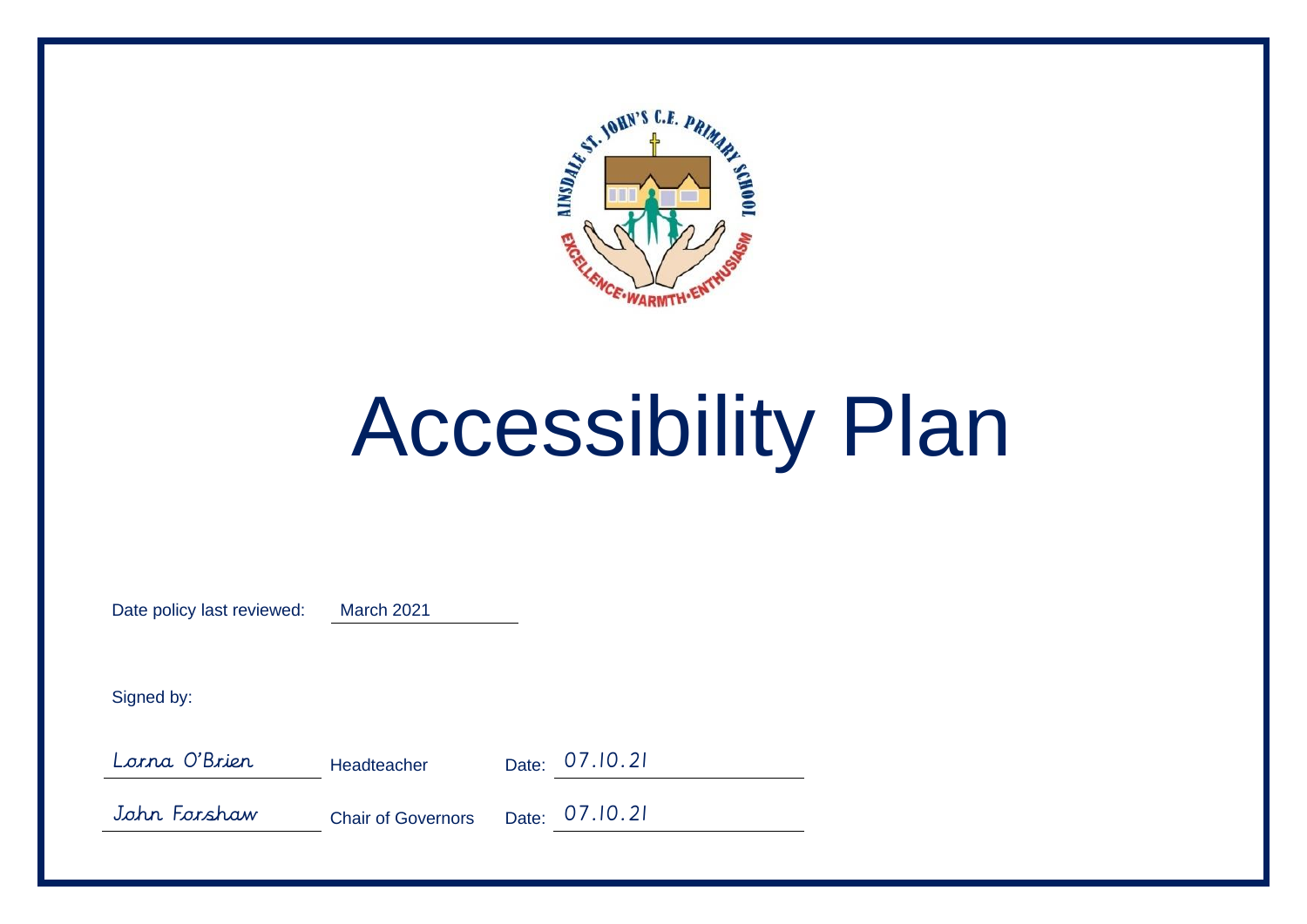#### **Ainsdale St John's C of E Primary School – School Accessibility Plan 2021-2024**

#### **Definition of Disability**

Disability is defined by the Disability Discrimination Act 1995 (DDA):

'A person has a disability if he or she has a physical or mental impairment that has a substantial and long-term adverse effect on his or her ability to carry out normal day to day activities'.

#### **Definition of Impairment**

Physical impairment may cover mobility difficulties and sensory difficulties such as hearing and visual impairment, and medical conditions such as asthma, diabetes, epilepsy or HIV.

Mental impairment includes neurological deficits such as specific learning difficulties; Autistic Spectrum Disorder (ASD), speech and language difficulties, mental health conditions and Attention Deficit Hyperactivity Disorder (ADHD)

A large group of children is included within the definition of disability, including children with significant behaviour difficulties which relate to an underlying impairment. Not all pupils who have a learning difficulty or special educational need are disabled.

Long term – has lasted or is likely to last more than 12 months.

#### **Access to the Physical Environment**

| Objective                                                                                               | Action – What, who by and when                                                                                                                                                                                                                                    | Resources, training                                                                     | Monitoring/                                                                           | <b>Success</b>                                                                                                                                                                                           |
|---------------------------------------------------------------------------------------------------------|-------------------------------------------------------------------------------------------------------------------------------------------------------------------------------------------------------------------------------------------------------------------|-----------------------------------------------------------------------------------------|---------------------------------------------------------------------------------------|----------------------------------------------------------------------------------------------------------------------------------------------------------------------------------------------------------|
|                                                                                                         |                                                                                                                                                                                                                                                                   | and staff                                                                               | Evaluation                                                                            | Criteria/Outcomes                                                                                                                                                                                        |
|                                                                                                         |                                                                                                                                                                                                                                                                   | development                                                                             |                                                                                       |                                                                                                                                                                                                          |
|                                                                                                         |                                                                                                                                                                                                                                                                   | needed.                                                                                 |                                                                                       |                                                                                                                                                                                                          |
| To be aware of the access<br>needs of disabled children,<br>staff, governors and<br>parents and carers. | Identify current children or<br>children due to start school in the<br>future who have any needs.<br>Create access plans for individual<br>disabled children as part of the<br>EHC plans or Sen support plans.<br>EHC plans and<br>Sen support plans updated on a | Staff training to be<br>delivered as<br>required by the<br>Senco and other<br>agencies. | SENDCO / class teacher<br>Headteacher<br>Governor with<br>responsibility for Send and | Needs are identified and<br>adjustments to physical<br>environment put in place.<br><b>EHC and Sen support</b><br>plans are in place for<br>disabled pupils, and all<br>staff are aware of<br>children's |
|                                                                                                         | termly basis and shared with<br>staff, children and their<br>parent/carers.<br>Staff to share information with                                                                                                                                                    |                                                                                         | the governor with<br>responsibility for health<br>and safety.                         | needs.<br>Needs continually<br>monitored to ensure any                                                                                                                                                   |
|                                                                                                         | volunteers and support staff to                                                                                                                                                                                                                                   |                                                                                         |                                                                                       | new are met.<br>Volunteers are aware of                                                                                                                                                                  |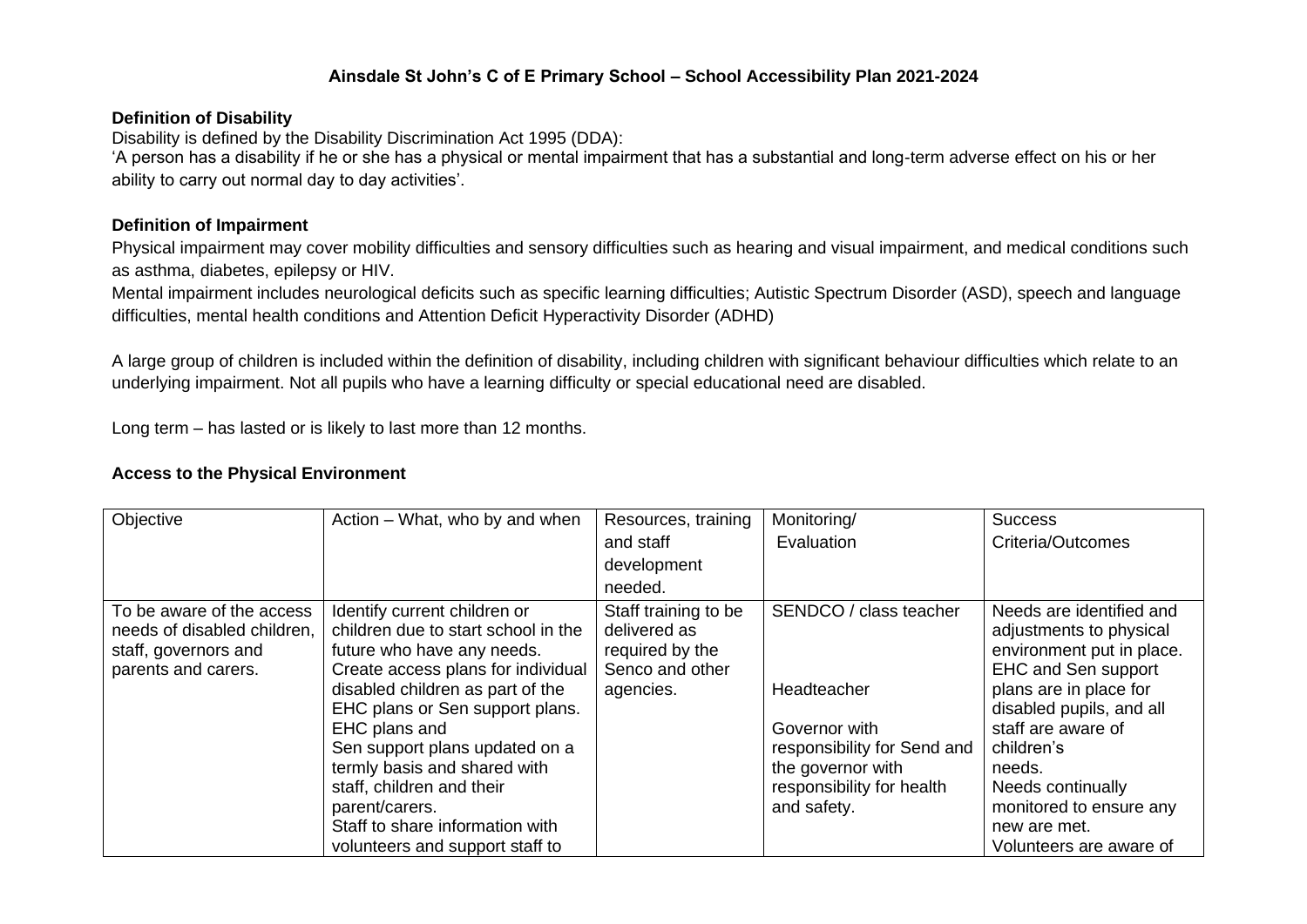| Ensure the school staff<br>and governors are aware<br>of access issues              | ensure continuity of care for the<br>children.<br>Complete Autumn term each<br>year. Ongoing process but<br>thorough review at the start of<br>each year.<br>Ensure staff and governors can<br>access all areas of school.<br>Annual reminder to parents,<br>carers through newsletter to let<br>us know if they have problems<br>with access to areas of school.<br>Autumn term in 2018/19/20<br>Circulate information to relevant | <b>SENDCO</b>                                    | needs of SEN/disabled<br>children at all times.<br>All staff and governors are<br>confident that their needs<br>are met.<br>Parents have full access<br>to all areas of school.<br>Access to Work |
|-------------------------------------------------------------------------------------|-------------------------------------------------------------------------------------------------------------------------------------------------------------------------------------------------------------------------------------------------------------------------------------------------------------------------------------------------------------------------------------------------------------------------------------|--------------------------------------------------|---------------------------------------------------------------------------------------------------------------------------------------------------------------------------------------------------|
|                                                                                     | staff on Access to Work scheme.<br>Conduct risk assessments for<br>staff returning to work after recent<br>long-term sickness/injury.<br>Ongoing                                                                                                                                                                                                                                                                                    |                                                  | Information available for<br>staff.<br>Risk assessments take<br>account of the staff<br>returning to work. Their<br>needs are met.                                                                |
| Ensure everyone has<br>access to reception area<br>and other areas around<br>school | Ensure that nothing is preventing<br>wheelchair access.<br>Keep classrooms and corridors<br>clear of obstructions.<br>There are accessible toilets.<br>Daily check to ensure the area is<br>clear of obstructions<br>Ongoing H and S Committee<br>Review July 2019/2020/2021                                                                                                                                                        | Site Supervisor - Weekly<br>checks               | Disabled children/ parents<br>/ carers / visitors feel<br>welcome.<br>All areas are accessible.                                                                                                   |
| Maintain safe access for<br>visually impaired people                                | Check condition of yellow paint<br>on step edges regularly.                                                                                                                                                                                                                                                                                                                                                                         | Site Supervisor / Health<br>and Safety Committee | Visually impaired people<br>feel safe in school                                                                                                                                                   |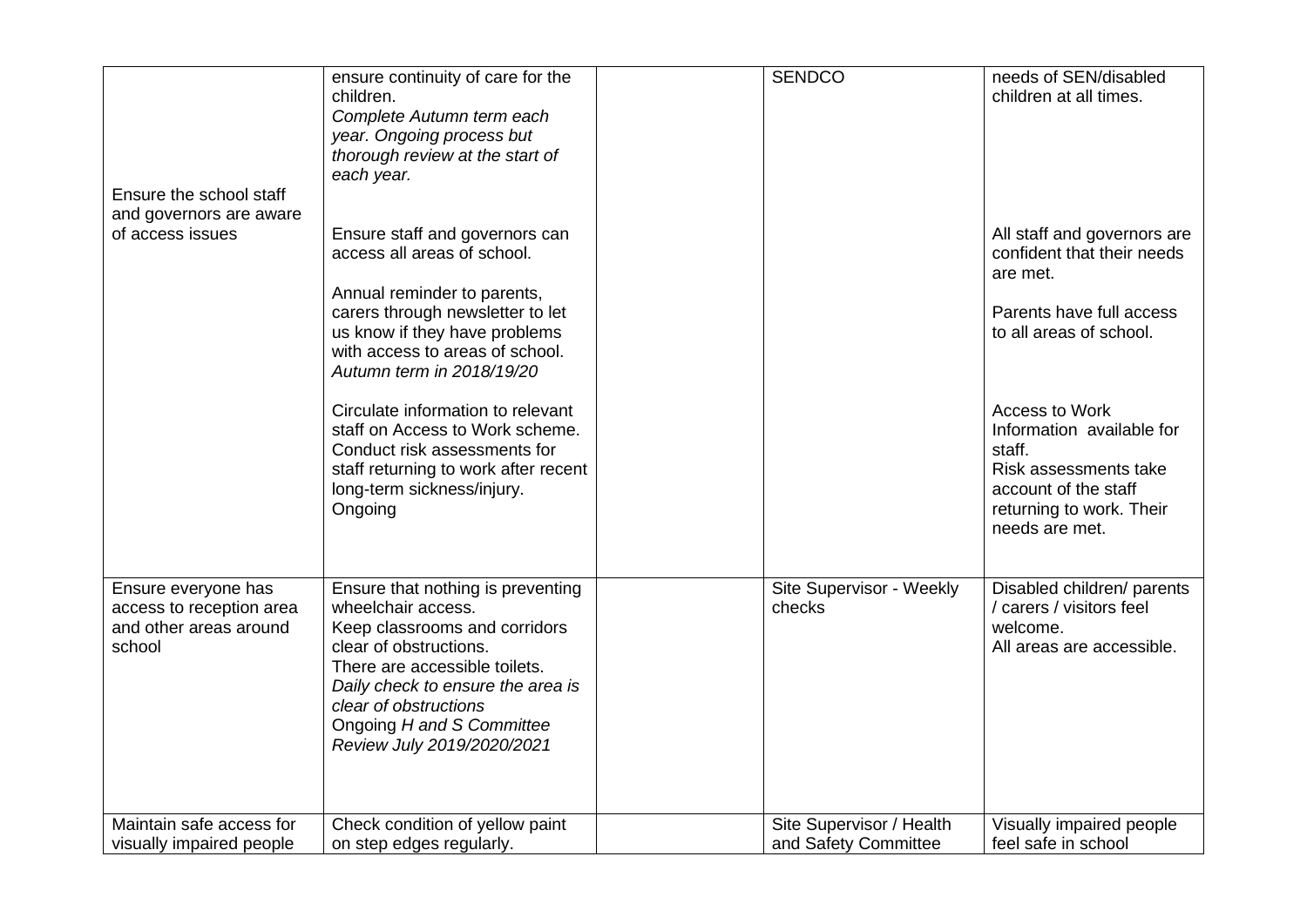|                                                                                                                 | Check exterior lighting is working<br>on a regular basis.<br>Ongoing checks H and S<br><b>Committee Review July</b><br>2019/2020/2021                                                                                                                                                                                                                                    |                                                                                                 | H and S Committee<br><b>Review July</b><br>2019/2020/2021                                                    | grounds. Yellow edges to<br>be renewed as needed<br>throughout the school<br>year. Lights to be checked<br>regularly.                                                                                        |
|-----------------------------------------------------------------------------------------------------------------|--------------------------------------------------------------------------------------------------------------------------------------------------------------------------------------------------------------------------------------------------------------------------------------------------------------------------------------------------------------------------|-------------------------------------------------------------------------------------------------|--------------------------------------------------------------------------------------------------------------|--------------------------------------------------------------------------------------------------------------------------------------------------------------------------------------------------------------|
| Ensure all disabled people<br>can be safely evacuated                                                           | Ensure the emergency<br>evacuation plan is fit for all<br>disabled pupils.<br>Ensure all staff are aware of their<br>responsibilities in evacuation.<br>Individual escape plans detail the<br>procedures for evacuating<br>individual children.<br>Ensure staff are aware of need to<br>keep fire exits clear. H and S<br><b>Committee Review July</b><br>2019/2020/2021 | Training for staff<br>with responsibility<br>to support disabled<br>children.<br>Ongoing checks | <b>SENDCO</b><br>Headteacher to remind<br>staff<br>H and S Committee<br><b>Review July</b><br>2019/2020/2021 | All disabled pupils and<br>staff working with them are<br>safe in the event of a fire.<br>There is constant<br>supervision for disabled<br>children who would need<br>help in the event of an<br>evacuation. |
| Provide hearing<br>equipment in classrooms<br>to support pupils with a<br>hearing impairment when<br>necessary. | Use the appropriate equipment at<br>all times.<br>Staff to take account of children<br>with hearing difficulties and adjust<br>practice to meet their needs.                                                                                                                                                                                                             | As required                                                                                     | Headteacher                                                                                                  | All children with hearing<br>impairment have access to<br>the curriculum.                                                                                                                                    |
| Ensure physical<br>environment suitable for<br>all children                                                     | Continue to alter the physical<br>environment to meet the needs of<br>children. Install grab rails, steps,<br>ramps etc where necessary.<br>Continue to make adjustments to<br>the physical environment so that<br>it is suitable for all despite the<br>Covid restrictions in place.<br>H and S Committee Review July<br>2019/2020/2021                                 | As required                                                                                     | HT SENDCO<br>H and S Committee<br>Review July 2019/2020/21                                                   | All children can access the<br>school safely.                                                                                                                                                                |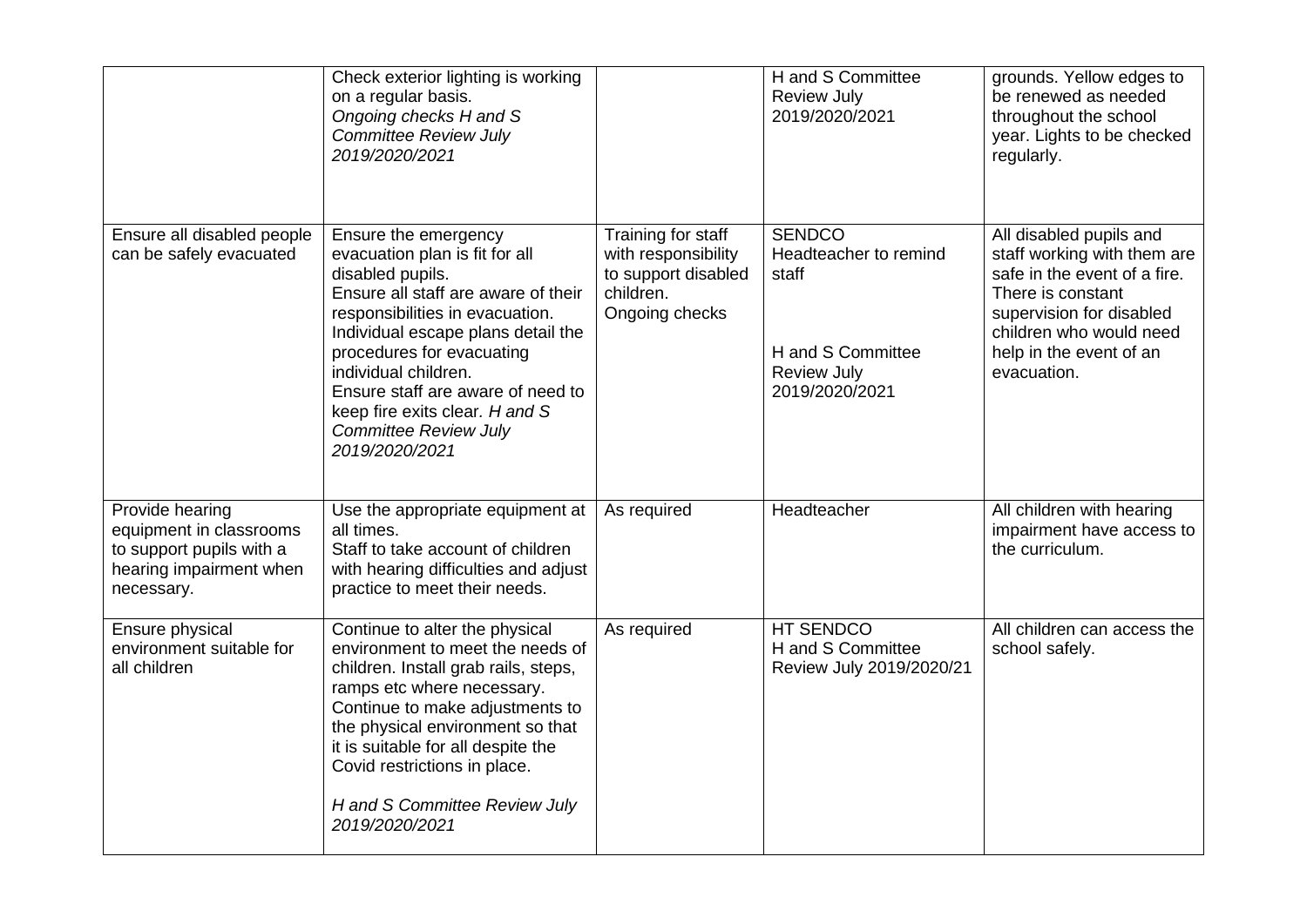### **Access to the curriculum**

| Objective                   | Action - What, who by and when                            | Resources,         | Monitoring/          | <b>Success Criteria</b>      |
|-----------------------------|-----------------------------------------------------------|--------------------|----------------------|------------------------------|
|                             |                                                           | training and staff | Evaluation           |                              |
|                             |                                                           | development        |                      |                              |
|                             |                                                           | needed.            |                      |                              |
| Ensure accessibility        | Collate a list of visually impaired                       | Training for staff | SENDCO / Headteacher | All VI children successfully |
| materials are available for | children.                                                 | with VI children   |                      | access the full curriculum.  |
| Visually Impaired children. | Ensure all staff understand how to                        |                    |                      |                              |
|                             | support these children -                                  |                    |                      |                              |
|                             | photocopying enlarged text,                               |                    |                      |                              |
|                             | ensuring the children are seated                          |                    |                      |                              |
|                             | near the front of the class and                           |                    |                      |                              |
|                             | interactive boards have a yellow                          |                    |                      |                              |
|                             | background to help children                               |                    |                      |                              |
|                             | access all subjects.                                      |                    |                      |                              |
|                             | Ensure VI children are supported                          |                    |                      |                              |
|                             | when at play or in active PE                              |                    |                      |                              |
|                             | lessons.                                                  |                    |                      |                              |
|                             |                                                           |                    |                      |                              |
|                             | Termly review                                             |                    |                      |                              |
| Ensure_support staff have   | Identify training needs at regular                        | Ongoing            | SENDCO / Headteacher | Raised confidence of         |
| specific training on        | meetings                                                  |                    |                      | support staff.               |
| disability issues           | Termly review                                             |                    |                      | Children with disabilities   |
|                             |                                                           |                    |                      | recognise they are           |
|                             |                                                           |                    |                      | receiving better support.    |
| Ensure all staff (teaching  | Provide EHC plans for disabled                            |                    |                      |                              |
| and non teaching) are       | children when appropriate.                                | <b>SDT Autumn</b>  | <b>SENDCO</b>        | All staff are aware of       |
| aware of disabled           | Share information with all staff,                         | Term               |                      | individual's needs.          |
| children's curriculum       | parents and carers and agencies                           |                    |                      |                              |
| access                      | involved with each child.<br>Termly review between Sendco |                    |                      |                              |
|                             | and parents                                               |                    |                      |                              |
|                             |                                                           |                    |                      |                              |
|                             |                                                           |                    |                      |                              |
| All school visits and trips | Ensure venues and means of                                | Ongoing            | EVC / SENDCO         | All pupils are able to       |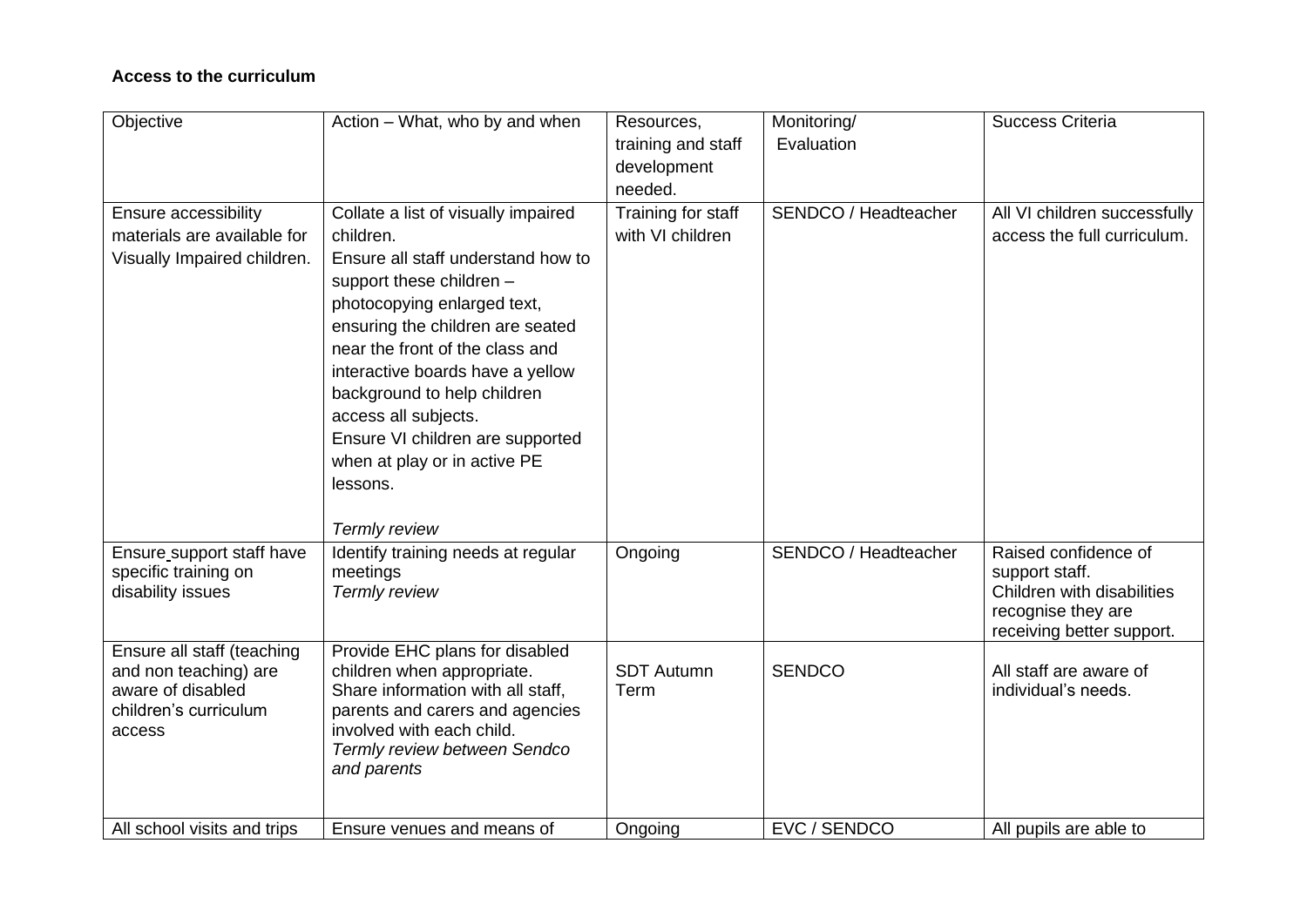| need to be accessible to<br>all pupils                                                                                  | transport vetted for suitability.<br>Ensure all trips are accessible for<br>all pupils.                                                                                              |                                     |                                | access all school trips and<br>take part in a range of<br>activities.                                  |
|-------------------------------------------------------------------------------------------------------------------------|--------------------------------------------------------------------------------------------------------------------------------------------------------------------------------------|-------------------------------------|--------------------------------|--------------------------------------------------------------------------------------------------------|
| Review PE curriculum to<br>ensure PE is accessible to<br>all pupils                                                     | Review PE curriculum and<br>differentiate in lessons to allow<br>children with disability to<br>participate.<br>Ensure pupils have support to<br>access all areas of PE.<br>Ongoing  |                                     | SENDCO and PE co-<br>ordinator | All pupils have access to<br>PE and are able to excel.<br>Support staff will be there<br>all the time. |
| Review curriculum areas<br>and planning to include<br>disability issues                                                 | Include specific reference to<br>disability equality in the curriculum<br>review<br>March 2020 - May 2021                                                                            | SDT and CPd on<br>curriculum design | SENDCO and<br>Headteacher      | Gradual introduction of<br>disability issues into all<br>curriculum areas.                             |
| Ensure disabled children<br>can take part equally in<br>lunchtime and after school<br>activities.                       | Ensure all staff running extra-<br>curricular activities are aware of<br>their responsibility to ensure clubs<br>are accessible to all.                                              | As required                         | <b>SENDCO</b>                  | Disabled children feel able<br>to participate equally in<br>extra-curricular activities.               |
| Improve curriculum access<br>for all children with<br>disabilities.                                                     | Refresh and update IT equipment<br>so pupils have a range of options<br>for how they can complete written<br>tasks if they have significant<br>difficulty with handwriting.          |                                     | Sendco and HT                  | All children will overcome<br>this barrier to their<br>learning.                                       |
| Impact of Covid 19<br>Improve curriculum access<br>for all children so they can<br>access remote learning<br>from home. | Provide IT equipment for those<br>children forced to isolate. Use the<br>government scheme/funds to<br>provide wifi access and chrome<br>books so the children can access<br>points. | Government IT<br>support            | <b>HT</b>                      | All children can access the<br>curriculum despite if<br>forced to isolate at home.                     |